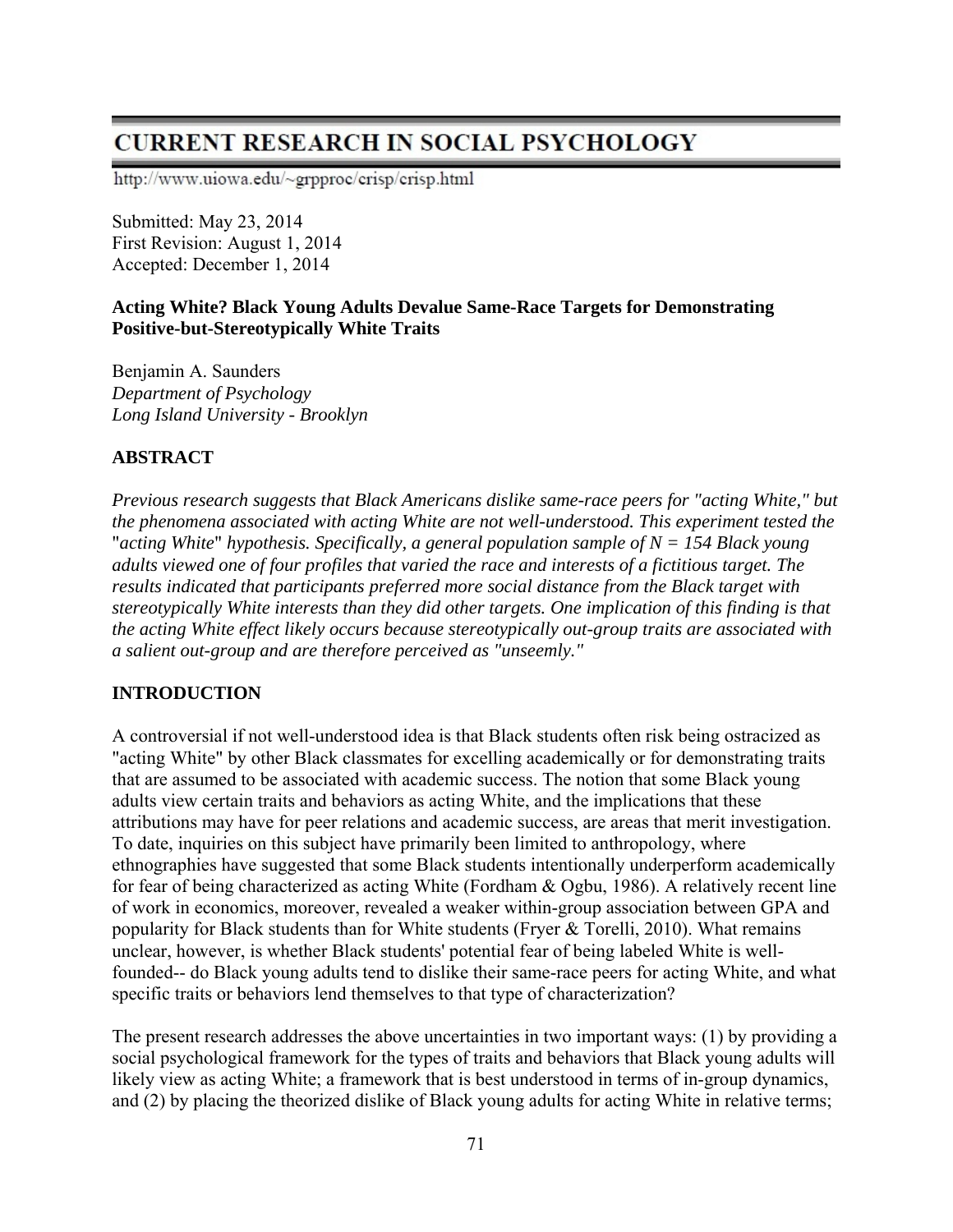in other words, who do Black young adults like or dislike more, Blacks or Whites who act in stereotypically Black or White ways? I will then report findings from a general population experiment to illustrate that Black young adults devalue fellow in-group members for demonstrating positive but stereotypically out-group (i.e., White) traits and behaviors. Before outlining the present experiment, I will review the seminal work on acting White and discuss the potentially explanatory role that in-group dynamics may play in the acting White phenomenon.

#### **Acting White**

Historically, the idea that high achievement and/or acting like out-groups is frowned upon did not begin with Black Americans, and numerous studies have described this phenomenon within a variety of other races, ethnicities, and cultures over the past sixty years (Fryer & Torelli, 2010). The subsequent focus on Black American students followed the controversial assertion that the racial academic achievement gap might in large part be explained by two phenomena: (1) an oppositional culture among Black Americans that disavows success in domains where Black Americans perceive unjust and unfavorable outcomes compared to White Americans, and (2) a resulting tendency for Black students who are poised to excel academically to avoid doing so for fear that their peers would deride them for acting White (Fordham, 1985; Fordham & Ogbu, 1986). Although, the cultural opposition theory has not received much support (Ferguson, 2001; Fryer & Torelli, 2010), the second proposition has rarely been examined.

The idea- at least as a topic of scholarly interest- that Black students who excel academically are resented for acting White emerged from ethnographies that identified Black students from a predominantly Black high school who underperformed relative to what their standardized test scores would predict, ostensibly to circumvent the attribution of acting White (Fordham, 1985). Although a majority of the students interviewed were either aware of the belief that academic success was frowned upon by the predominantly Black student body- or personally endorsed that belief themselves- evidence that students refrained from excelling to avoid acting White per se was scant at best.

The concern that Black students withdraw academic effort for fear of being labeled White produced three important studies with varying approaches and findings. First, the effort withdrawal hypothesis did not receive empirical support when tested among a sample of nearly 1700 Black and White students from Shaker Heights, Ohio (Ferguson, 2001); the observed race differences in GPA between Black and White students was better accounted for by skill set (e.g., the proportion of courses taken at the AP/honors level) than by effort (e.g., completion of homework, time spent on homework). Second, the argument that academic success has negative social consequences for Black students has received mixed support at best. In support of the peer backlash hypothesis, a sample of more than 90,000 students between seventh and twelfth grade found that White students' GPA was positively associated with their within-racial group popularity-- an observation that failed to hold for Black students, whose within-racial group popularity tended to decrease once their GPA reached 3.5 (Fryer & Torelli, 2010). More recent work suggests, however, that no relationship exists between academic performance and negative social sanctions (i.e., being bullied, threatened, or assaulted by one's peers) for neither Black nor White students (Wildhagen, 2011).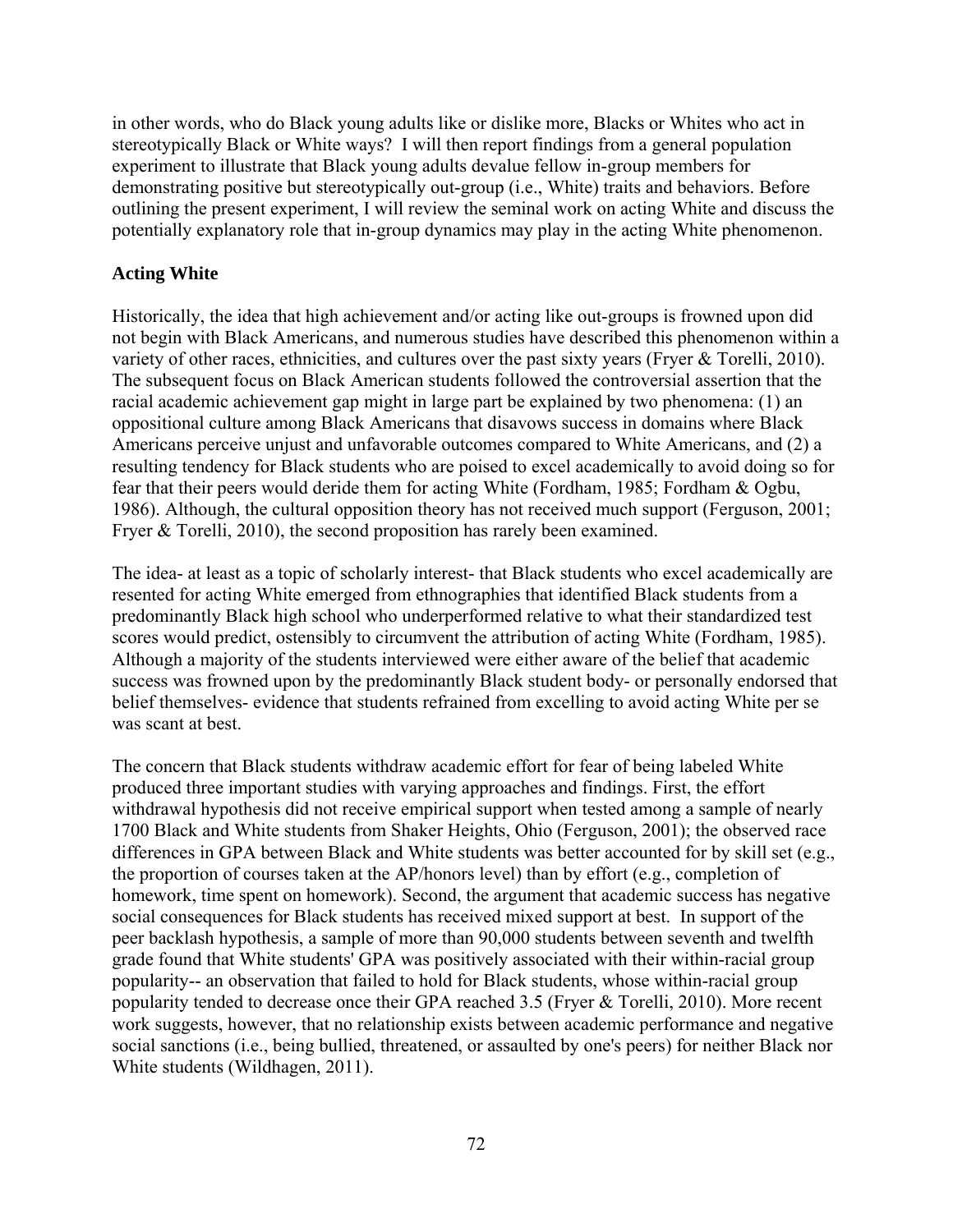The correlational designs employed in the above peer backslash studies prohibited them from testing their fundamental question-- do Black students risk resentment, ostracization, or being disliked for either doing well academically or for behaving in stereotypically White ways? Since their methodological limitations do not permit causal inferences, a number of phenomena could account for the diminishing return that Black students' GPA had on their popularity. For example, academic success could increasingly alienate Black students from their same-race peers if such success leads to placement in predominantly White honors or advanced placement courses (Ferguson, 2001). And although placement in honors courses might prevent Black students from becoming more popular among their same-race peers, it could also provide them with refuge from those who might otherwise be inclined to administer the negative social sanctions that Wildhagen (2011) found no support for.

Taken together, the behaviors and characteristics associated with acting White are not well understood or agreed upon, although academic success is likely a part of the phenomenon. Moreover, and perhaps more importantly, whether the fear of being perceived as acting White is a real one (i.e., because it leads to peer rejection) remains unclear. The above limitations suggest that research on acting White would benefit from an approach that offers a more precise definition of the phenomenon as well as a means for detecting when it occurs, and in-group dynamics may offer insights into both.

#### **In-Group Dynamics**

Black students might dislike other Black students for acting White because people who violate in-group norms undermine in-group members' sense of identity. Consistent with this notion, people tend to favor norm-compliant in-group members and keep negative and non-compliant ones at bay (i.e., the black sheep effect; Marques & Paez, 1994). The propensity to exalt good ingroup members and expunge bad ones ostensibly helps people preserve positive social identities. Although potentially informative, the black sheep effect describes what happens when in-group members behave in ways that the in-group generally perceives as negative. However, when people complain that honors students or Barack Obama "act White," they are generally referencing behavior most would see as being normatively positive, such as intelligence, academic and professional achievement, and worldliness. In short, the acting White phenomenon seems to be based on negative reactions to positive deviance.

#### *Positive deviance*

Although numerous studies in the black sheep tradition highlight the consequences of negative forms of norm deviance for in-group members, what happens to people who demonstrate normatively favorable traits but ones not stereotypically associated with in-group members-- and perhaps as important to the phenomenology of acting White-- positive traits that are more stereotypically associated with out-group members-- has not received much consideration. People generally evaluate non-prototypical in-group members less favorably than prototypical ones (Hogg, Hardie, & Reynolds, 1995), but whether the non-prototypical traits in question were viewed as more prototypical of a specific out-group-- and whether people generally viewed the non-prototypical traits as favorable-- has received little attention. Whether in-group members' reactions to deviance are influenced by how stereotypical the trait is of the group remains an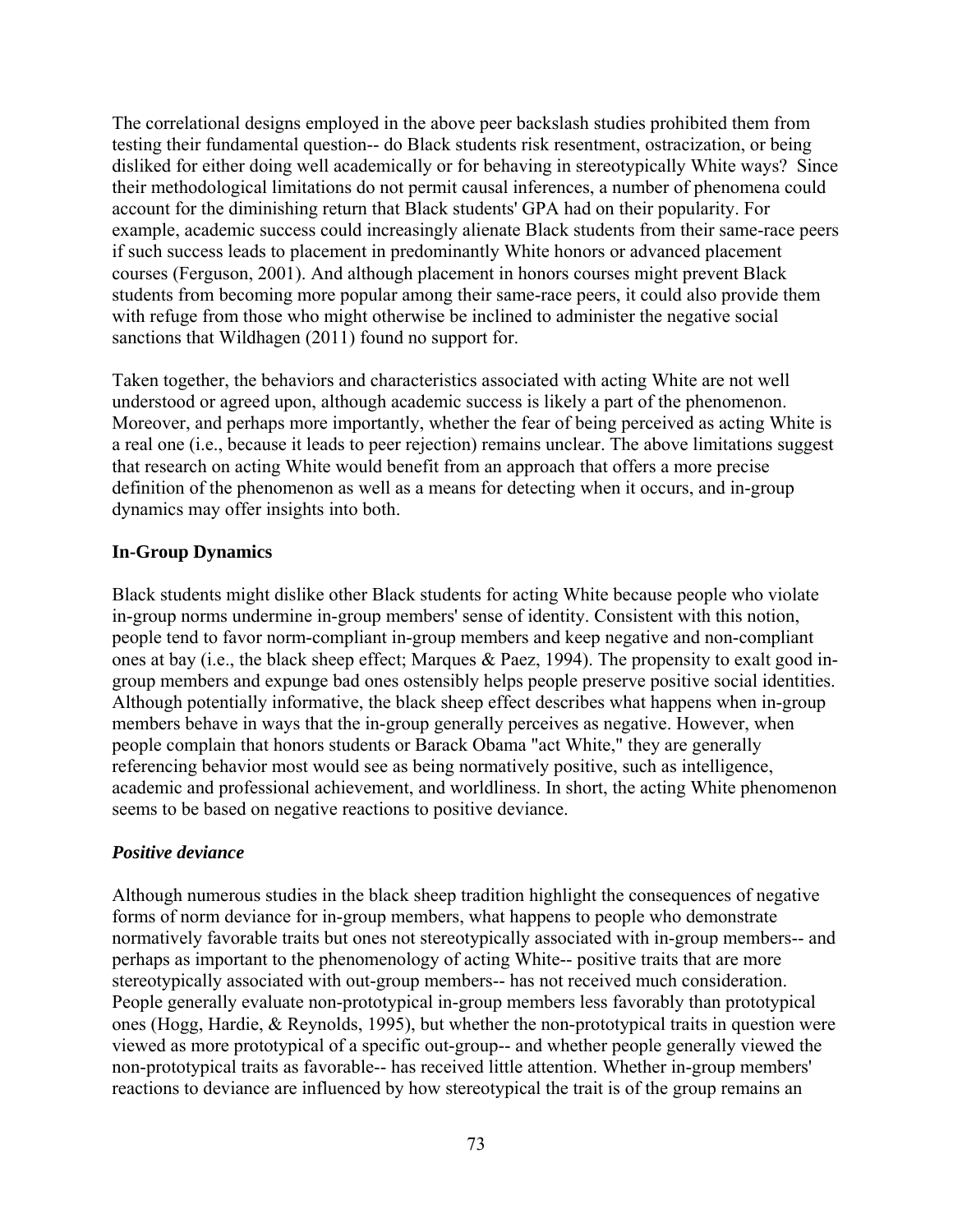open question. It could be the case, then, that the joint effects of favorable-but stereotypically out-group traits might elicit an adverse reaction from in-group members, and that such a reaction might reflect Black students' hypothesized dislike of other Black students for acting White.

### **The Acting White Hypothesis**

The purpose of the present experiment was to examine positive deviance in the context of stereotypical racial roles among Black school-aged young adults. Specifically, I tested whether in-group members devalued fellow in-group members for demonstrating positive but stereotypically out-group traits, and I predicted that relative to a Black target with stereotypically Black interests and White targets more broadly (i.e., White targets with stereotypically Black and White interests, respectively), Black young adults would devalue a Black target with stereotypically White interests (i.e., the acting White hypothesis).

# **METHOD**

#### **Experimental Design and Participants**

The experiment used a 2 (target race: Black, White) x 2 (target interests: stereotypically Black, stereotypically White) between subjects factorial design. One hundred fifty-four Black young adult participants (aged 18 - 27) were drawn from a panel of respondents maintained by Knowledge Networks (KN) of Menlo Park, CA. KN recruits panel participants using randomdigit-dialing telephone selection methods.

Seventy-three percent of participants in the current study were female, and participants' mean age was 22.97 (*SD* = 2.88). The sample, moreover, was educationally heterogeneous, with 8% of participants reporting that they had not completed high school, 21% reporting that they had earned a high school diploma, 53% reporting that they had completed at least some college courses, and 18% reporting the completion of a college degree or higher.

#### **Procedure**

Upon accessing the study, panelists read that their participation involved examining differences in people's decision making and friendship preferences within social networking internet profiles. The stimuli were designed to reflect popular online social networking sites.

#### **Experimental Manipiulations**

#### *Target Race*

The profiles manipulated the race of the target by varying whether the profile photograph depicted a Black (in-group) or White (out-group) male young adult. I conducted a separate stimulus test to ensure that the profile photographs differed only in terms of their race (i.e., not as a result of physical attraction or other possible confounds). The results of the stimulus test revealed that participants did not discern any differences between the Black and White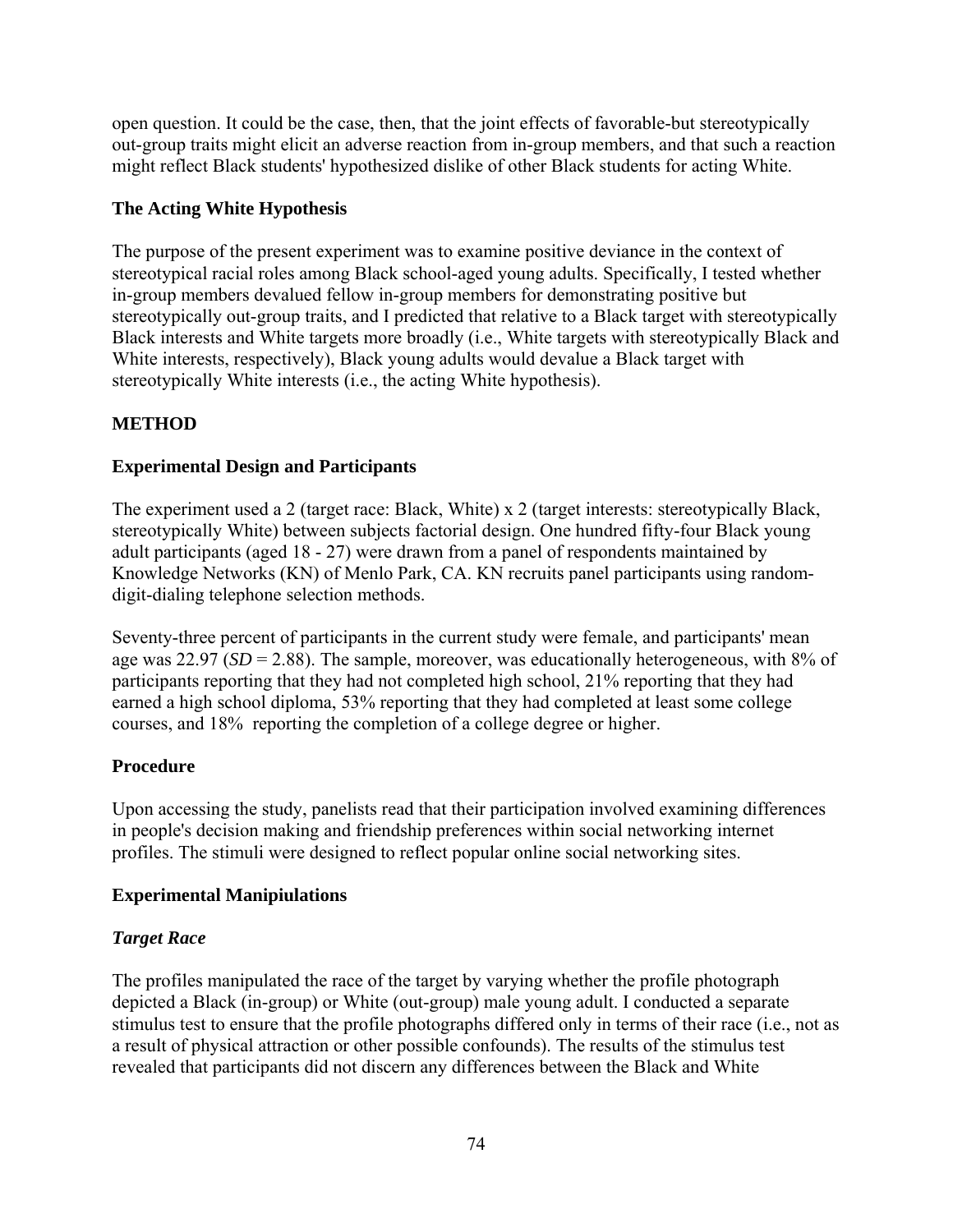photographs with respect to their attractiveness, perceived SES, warmth, and similarity to oneself.

#### *Target Interests*

To manipulate target interests, the profile described targets in terms of either stereotypically Black-but-positive traits (e.g., athletic, tough, religious, suave) or stereotypically White-butpositive traits (e.g., scientifically minded, successful, adventurous, wealthy). These traits were selected based on previous research (Biernat & Ma, 2005) indicating that they (a) are perceived as positive, and (b) are perceived as stereotypical of Black and White Americans, respectively.

Together, the two experimental manipulations yield four corresponding conditions; participants either viewed a Black target with stereotypically Black interests, a Black target with stereotypically White interests, a White target with stereotypically Black interests, or a White target with stereotypically White interests.

#### **Dependent Measure**

# *Social Distance*

The social distance measure was adapted from items developed by Skitka, Bauman, and Sargis (2005), and included nine items beginning with the stem, "I would be happy to have this person. . ."; example sentence completions include, "as a neighbor," "as a classmate," and, "as a friend." Participants responded on 7-point scales with the anchors of 1 (*not at all*) and 7 (*very much*), and scores on these items were reverse-scored and averaged to create a global and reliable index of social distance, with higher values reflecting greater preferred social distance between oneself and the target.

# **RESULTS**

#### **Initial Analyses**

A series of analyses were performed to ensure sufficient conditions were met for testing the acting White hypothesis. Given that the sample was 73% female, it was important to determine whether any results were qualified by gender, and they were not; a 2 (participant gender: Female, Male) x 2 (target race: Black, White) x 2 (target interests: stereotypically Black, stereotypically White) between subjects analysis of variance (ANOVA) with social distance as the dependent measure revealed no significant main or interactive effects of gender (all  $F < 1$ ), and all subsequent analyses were collapsed across this factor.

Second, the primary hypothesis test involved comparing the Black target with stereotypically White interests against the remaining targets as a whole, and thus it was necessary to demonstrate that participants did not differentially evaluate the targets that comprised the reference group. Accordingly, a one-way between subjects ANOVA on the social distance scale examined potential mean differences among the targets included in the reference category (i.e., the remaining targets). The one-way ANOVA on social distance produced a pattern of results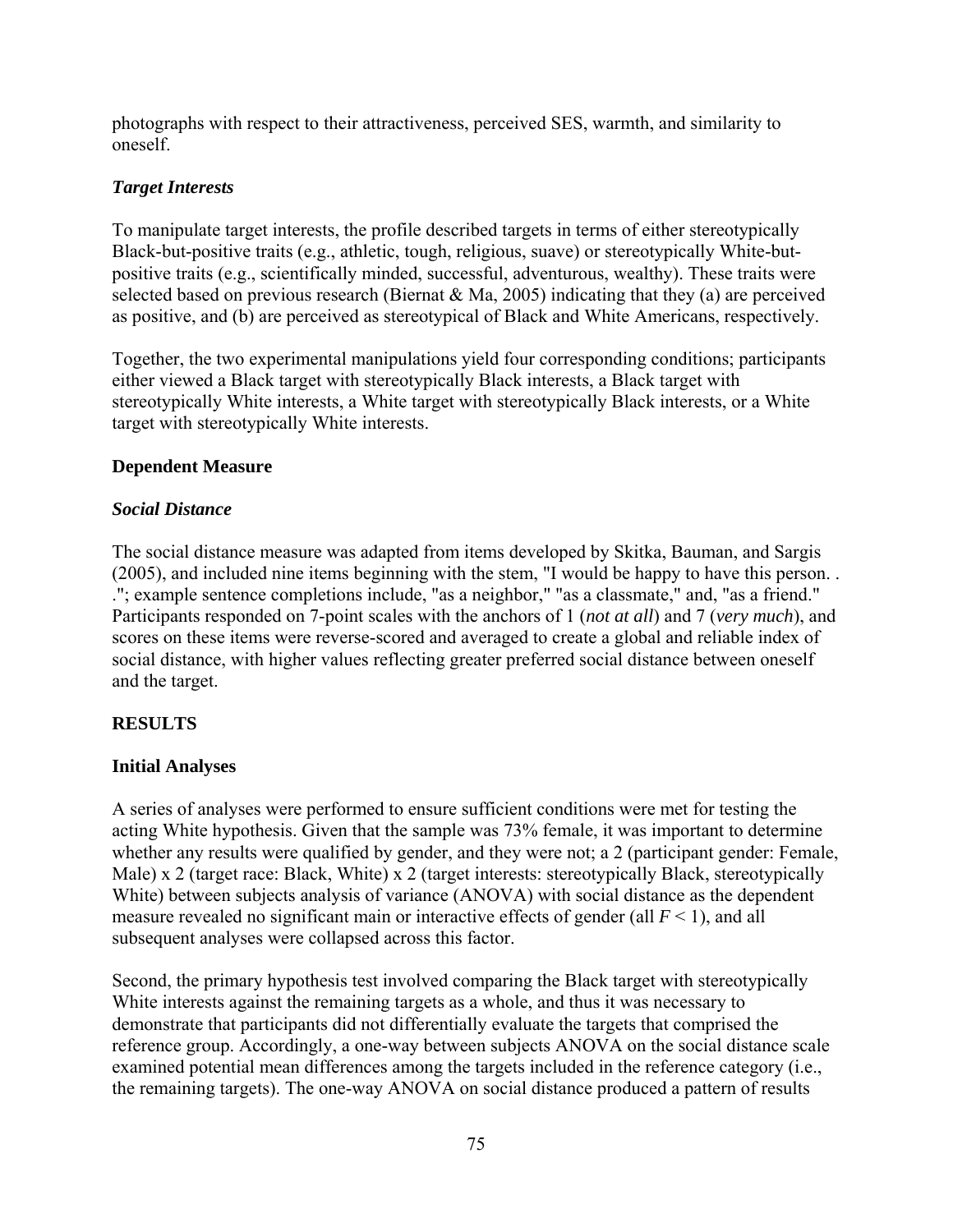that supports the construction of the above reference category; when excluding the participants who evaluated the Black target with stereotypically White interests, the remaining participants did not differentially evaluate the targets belonging to the reference category,  $F \leq 1$ . In summary, participants did not prefer targets based on their race or interests alone, and preliminary analyses provide sufficient justification for creating a reference category to compare against the Black target with stereotypically White interests.

#### **Hypothesis Testing**

I predicted that Black adolescents would devalue a Black target with stereotypically White interests. To be exact, I predicted that relative to a Black target with stereotypically Black interests and White targets more broadly (i.e., with stereotypically Black and White interests, respectively), Black adolescents would devalue a Black target with stereotypically White interests on a measure of social distance. Testing this hypothesis involved a planned contrast analysis between the Black target with stereotypically White interests and a reference category including the remaining targets. I therefore assigned the values  $-3$ ,  $+1$ ,  $+1$ , and  $+1$ , respectively, to the Black target with stereotypically White interests, the Black target with stereotypically Black interests, the White target with Stereotypically Black interests, and the White target with stereotypically White interests. Did participants devalue a Black target for "acting White"? To be brief, yes: The planned comparison produced a pattern of results consistent with predictions. Participants were significantly less happy with having the Black target with stereotypically White interests as a friend, neighbor, classmate, etc, compared to the remaining targets.

#### Table 1

| <b>Target Interests</b> |       |                                                       |       |  |                                    |  |       |  |                                  |                  |  |
|-------------------------|-------|-------------------------------------------------------|-------|--|------------------------------------|--|-------|--|----------------------------------|------------------|--|
|                         |       | <b>Stereotypically Black</b><br>Stereotypically White |       |  |                                    |  |       |  |                                  |                  |  |
| Target Race             | Black |                                                       | White |  | Black                              |  | White |  |                                  |                  |  |
|                         | M     | SD.                                                   |       |  |                                    |  |       |  | $M$ SD $M$ SD $M$ SD $F(1, 149)$ | $\boldsymbol{p}$ |  |
|                         | 493   |                                                       |       |  | 1.58 4.34 1.06 4.48 1.79 4.29 1.23 |  |       |  | 4 1 2                            | .04              |  |

*Social Distance Ratings by Target Race and Target Interests* 

*Note*. *MSE* = 2.07

#### **DISCUSSION**

The goal of this experiment was to determine whether Black young adults would devalue a Black target for acting White, and the results were consistent with predictions. If talented Black students underperform for fear of being characterized as White, then that fear appears to be at least partially valid-- relative to other targets, a general population sample of Black young adults reported a desire for increased social distance from a Black target with stereotypically White interests. To date, this is the first experiment to confirm the theorized dislike of Black young adults for acting White, and the results highlight a few important contributions to extant literature on this topic.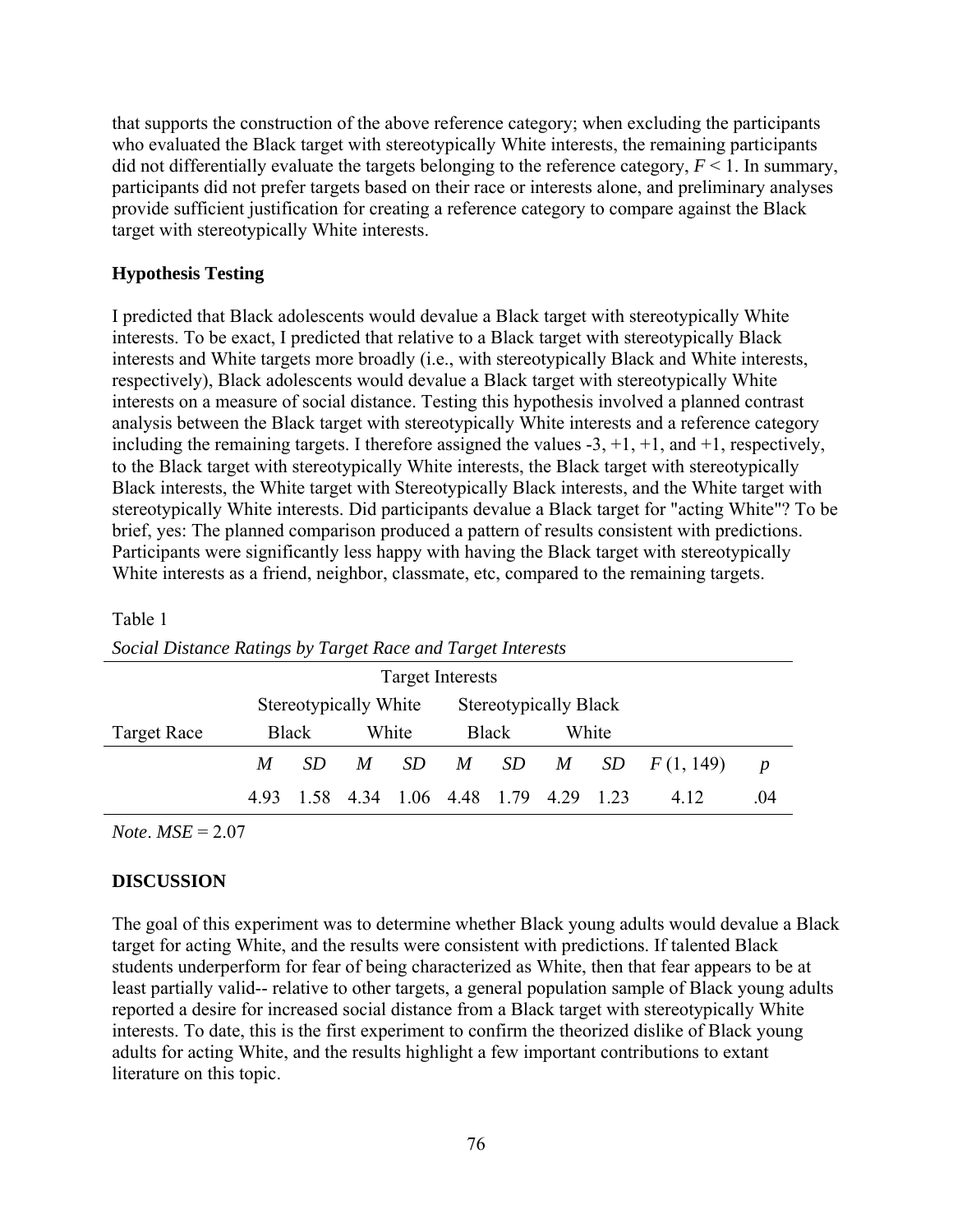#### **Implications**

The experimental investigation of the acting White effect discussed here offers at least two value-added contributions to previous literature: (1) a more precise method for testing hypotheses, and (2) an approach that permits causal inferences. First, the notion that Black students dislike other Black students for acting White is often stated in diffuse or absolute terms, without much consideration for whom acting White targets are being evaluated against. The present research tested the acting White hypothesis in comparative terms. Second, these findings add value to previous inquiries into the acting White hypothesis by using random assignment across experimental groups in a general population sample. In doing so, the present results support previous empirical tests of the acting White hypothesis (i.e., Fryer & Torelli, 2010) and isolate stereotypically White traits as one cause of participants' preference for more social distance from Black targets.

Last, the reported results offer an approach to studying the phenomenon of acting White that draws on a relatively under-examined aspect of in-group dynamics research-- reactions to positive deviance. That Black participants devalued a Black target for deviating from in-group norms- even when the target's deviance was normatively favorable- suggests that in-group members pay attention to trait-and-behavior-stereotypicailty when evaluating one another. In other words, deviating from group norms in normatively favorable but counter-stereotypical ways may draw the ire of fellow group members simply because the conflicting information causes some type of apprehension.

#### **Conclusion**

This experiment was designed as an initial test of the hypothesized acting White effect, and the results provide evidence that the effect is both a real and psychological meaningful one; relative to a stereotypically Black target (and White targets regardless of their stereotypicality), Black young adults desired more social distance from a fellow Black target with stereotypically White interests. The broader implications of these findings suggest that the "acting White" effect likely occurs because the stereotypically White traits in question- although ostensibly positive- are associated with a salient out-group, and associations with salient out-groups are likely perceived as "unseemly." Thus, the reported devaluation of Black targets who demonstrated positive-butstereotypically White interests could occur in any intergroup context with salient in- and outgroups, and may result from ordinary social psychological processes that can happen to anyone. I hope that, broadly, these findings help to elucidate the role of positive deviance in intra- and inter-group relations, and that, specifically, these results may be used to develop practical solutions to the potential peer harassment of Black students by their in-group peers in academic contexts.

#### **REFERENCES**

Biernat, M., & Ma, J.E. (2005). Stereotypes and the confirmability of trait concepts*. Personality and Social Psychology Bulletin, 31*, 483-495. doi: 10.1177/0146167204271712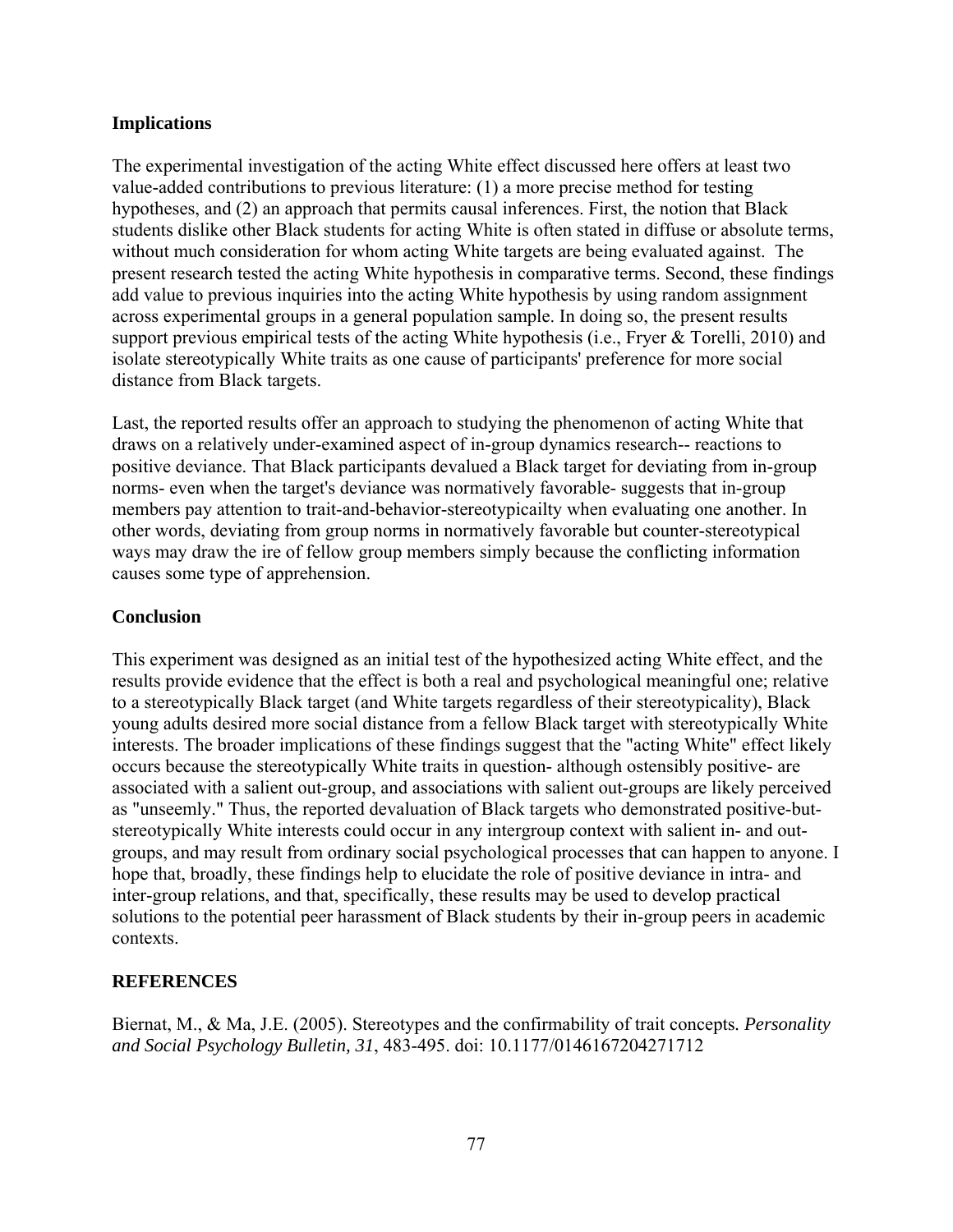Drake, S.C., & Cayton, H.R. (1945). *Black Metropolis: A Study of Negro Life in a Northern City.* Chicago: University of Chicago Press.

Ferguson, R. (2001). A diagnostic analysis of Black-White GPA disparities in Shaker Heights, Ohio. In D. Ravitch (Ed.), *Brookings Papers on Education Policy* (pp. 343 - 414). Washington, DC: Brookings Institution Press.

Fordham, S. (1985, December). *Black students' school success: Coping with the burden of "acting White."* Paper presented at the 84th annual meeting of the American Anthropological Association, Washington, DC.

Fordham, S., & Ogbu, J. (1986). Black students' school success: Coping with the burden of 'acting white.' *The Urban Review, 18*, 176-206. doi: 10.1007/BF01112192

Fryer, R.G. (2006). Acting white. *Education Next, 6*, 53-59. Retrieved from http://www.economics.harvard.edu/faculty/fryer/files/aw\_ednext.pdf

Fryer, R.G., & Torelli, P. (2010) An empirical analysis of 'acting white'*. Journal of Public Economics, 94*, 380 - 396. doi: 10.1016/j.jpubeco.2009.10.011

Hogg, M.A., Hardie, E.A., & Reynolds, K.J. (1995). Prototypical similarity, self-categorization, and depersonalized attraction: A perspective on group cohesiveness. *European Journal of Social Psychology, 25*, 159-177. doi:10.1002/ejsp.2420250204

Marques, J.M., & Paez, D. (1994). The 'black sheep' effect: Social categorization, rejection of ingroup deviates, and perception of group variability. In W. Stroebe & M. Hewstone (Eds.), *European review of social psychology* (Vol. 5, pp. 37-68). Chichester: Wiley. doi: 10.1080/14792779543000011

Skitka, L. J., Bauman, C. W., & Sargis, E. G. (2005). Moral conviction: Another contributor to attitude strength or something more? *Journal of Personality and Social Psychology, 88*, 895-917. doi: 10.1037/0022-3514.88.6.895

Wildhagen, T. (2011). Testing the 'acting White' hypothesis: A popular explanation runs out of empirical steam. *Journal of Negro Education, 80*, 445-463.